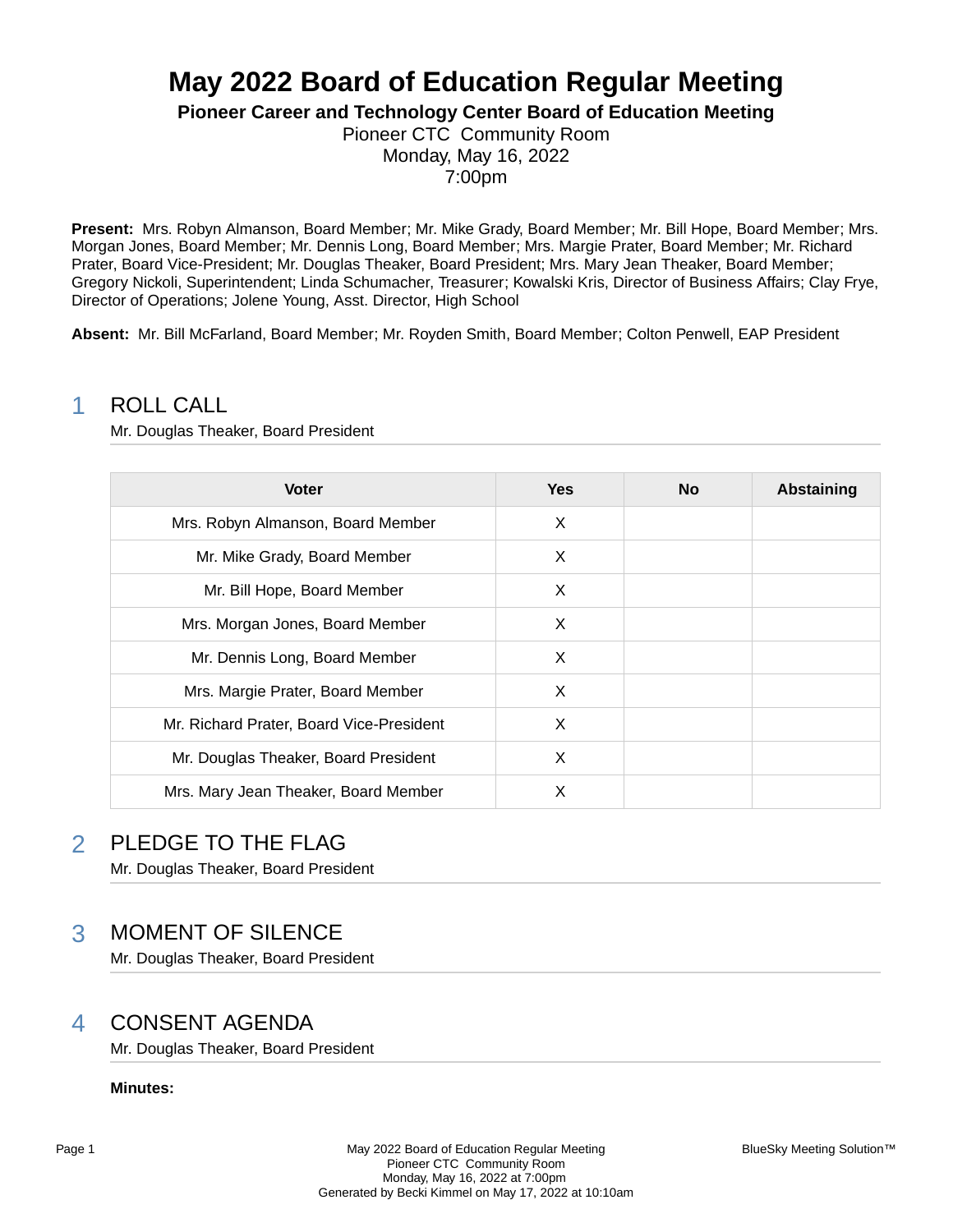Superintendent Nickoli explained the revisions to the hourly pay schedule included steps added for the Career Coaches and an increase in hourly pay for the Student Helpers to make their pay more competitive.

No questions or discussion. Sent to vote.

### 4.1 Approve April 18, 2022 Board of Education Meeting Minutes Mr. Douglas Theaker, Board President

#### **Attachments:**

April 2022 Board Mtg. Minutes.pdf

### 4.2 Adopt Resolution for Approval of Student Insurance Rates for 2022-23 School Year

Mr. Douglas Theaker, Board President

#### **Attachments:**

Resolution\_10.22\_Student\_Accident\_Ins.\_22.23.pdf

### 4.3 Approve Revisions to Hourly Pay Schedule

Mr. Douglas Theaker, Board President

Recommendation of Superintendent Gregory D. Nickoli that the revisions ot the Hourly Pay Schedule be approved for employees not covered by the Master Agreement.

#### **Attachments:**

Hourly\_Pay\_Scheduled.May\_2022.pdf

### 4.4 Approve Service Level Agreement and FY23 Contract between Pioneer and **NCOCC**

Mr. Douglas Theaker, Board President

#### **Attachments:**

NCOCC.H.COG\_Service\_Level\_Agreement\_FY\_23.pdf

### 4.5 Accept Donations

Mr. Douglas Theaker, Board President

Recommendation of Superintendent Gregory D. Nickoli that the following donations be approved:

**• Domino's Pizza, Willard;** generous donation of \$160 worth of pizza's for lunches for students working during our Community Service Day in the Willard area.

**• Flower Cart Florist, Galion;** generous donation of \$300 worth of pizzas for lunches for students working during our Community Service Day in the Galion area.

**• Hale's Harley Davidson, Lee & Brittany Hale, Mansfield**; generous donation of miscellaneous items for our Military/Student Appreciation day with an approximate value of \$375. These items include: T-shirts, hats, coasters, gift cards, Harley Davidson bag, key chains, tire pressure gauges etc.

**• Ann Kleilein, Delaware, OH**; generous monetary donation of \$500 for the Art Barr Scholarship Fund. This fund is used for annual student scholarships.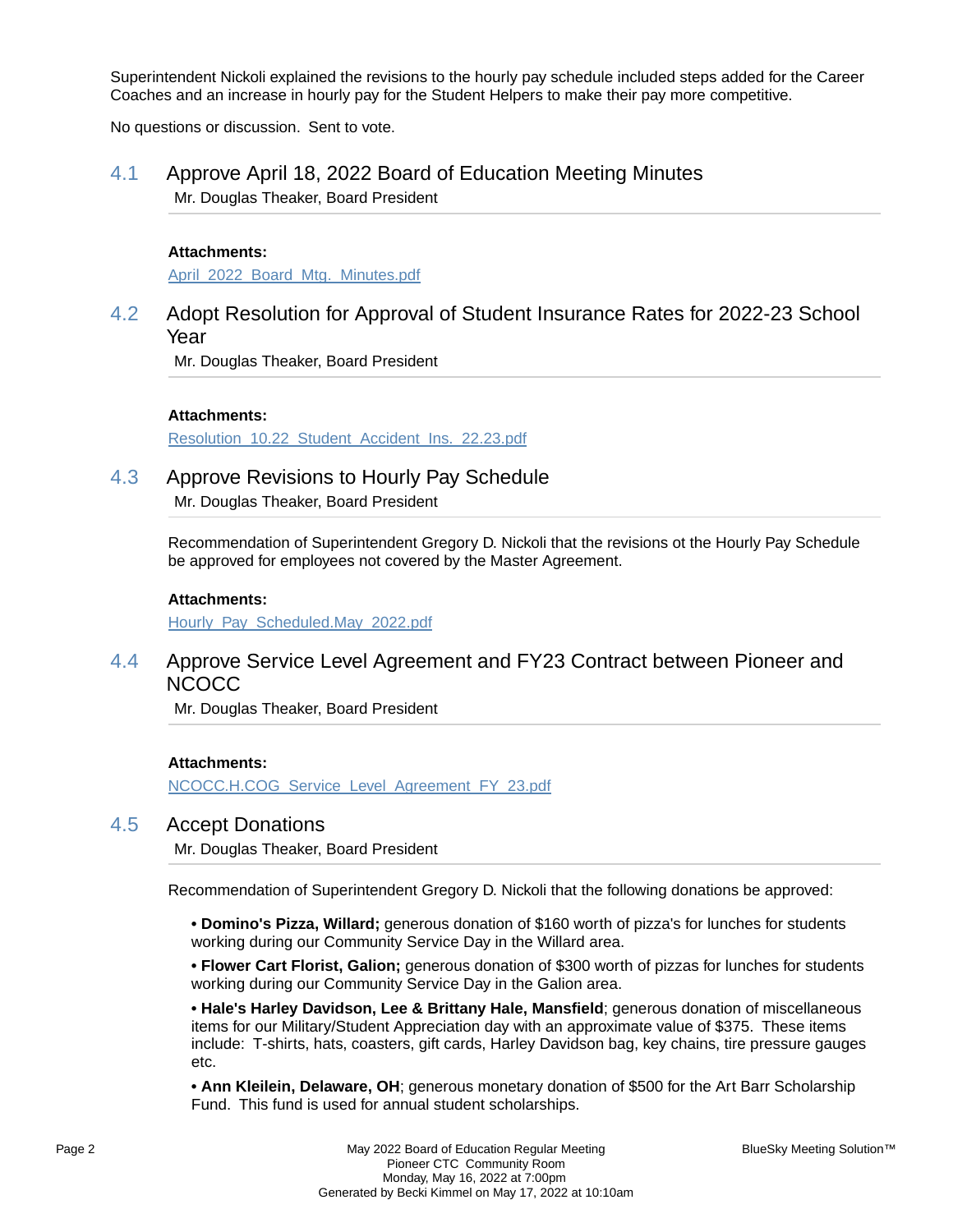**• Luke Kleilein, Delaware, OH;** generous monetary donation of \$100 for the Art Barr Scholarship Fund. This fund is used for annual student scholarships.

**• Lane Kleilein, Delaware, OH;** generous monetary donation of \$50 for the Art Barr Scholarship Fund. This fund is used for annual student scholarships.

**• Mechanics Bank, Mansfield, OH;** generous monetary donation of \$500. This donation will be used for the purchase and printing of the Community Service day t-shirts for Pioneer staff and students.

**• Dawn Wright-Smith; Blackbaud Giving Fund, Charleston, SC**; generous monetary donation of \$60. This donation will be deposited in the Alumni Endowment fund and used for annual student scholarships.

### 4.6 Approve Student Participation in Competitive Events Mr. Douglas Theaker, Board President

Recommendation of Superintendent Gregory D. Nickoli that the following student be approved for participation in competitive events as follows:

**State FFA Convention, Columbus, OH, May 5-6, 2022**

**STUDENT:** Wesley Madison, Precision Machining Technology, South Central HS.

#### **SkillsUSA National Championships, Atlanta, GA; June 20-24, 2022**

**CRIMINAL JUSTICE STUDENTS:** Amanda Aguirre, Shelby HS; Reagan Henry, Madison HS; and Summer Kennard, Willard HS. **CHAPERONES:** Dan George, Criminal Justice Instructor and Christi Smith, SkillsUSA Lead Advisor.

## 5 FINANCIAL REPORT

Linda Schumacher, Treasurer

#### **Minutes:**

Treasurer Schumacher reported as follows:

We received our new Health Insurance rates at the Jefferson Health Plan semi-annual Spring meeting. Their proposal was 8.12%. I offered 3.36% because this is the increase they presented that would be the increase for the entire consortium if it were one entity. They came back with 3.55% and I accepted. So, I think we did pretty good starting out at 8.12% and finalizing at 3.55%. There is a 0% increase in dental coverage and 0% increase in vision coverage. We are still waiting on the life insurance quote and the rates from SORSA. We will have all of those ready for your approval for the June meeting.

On the 002 Bond Retirement Fund, we are still waiting on the approval from the Court to make the transfer of that \$14,657.73 to the General Fund. Food Services has a positive balance heading into the summer which is a good sign that they should make it through the summer and start the new school year with a positive balance. The balance in the Adult Ed Fund continues to decline as we head toward the summer months. Hopefully, we will be able to run some classes during the summer.

In the General Fund in our State Foundation payment, we received an IWIP (Innovative Workforce Incentive Program) payment of \$156,250.00. This program seeks to increase the number of high school students who earn industry-recognized credentials in priority industry sectors. It offers schools additional dollars to continue these programs and establish new programs in these priority industry sectors. House Bill 110 includes \$12.5M in both FY21 and FY22 to incentivize school districts to implement the Innovative Workforce Incentive program. School districts receive \$1,250 for each qualifying credential earned by students. Pioneer received \$1,250 for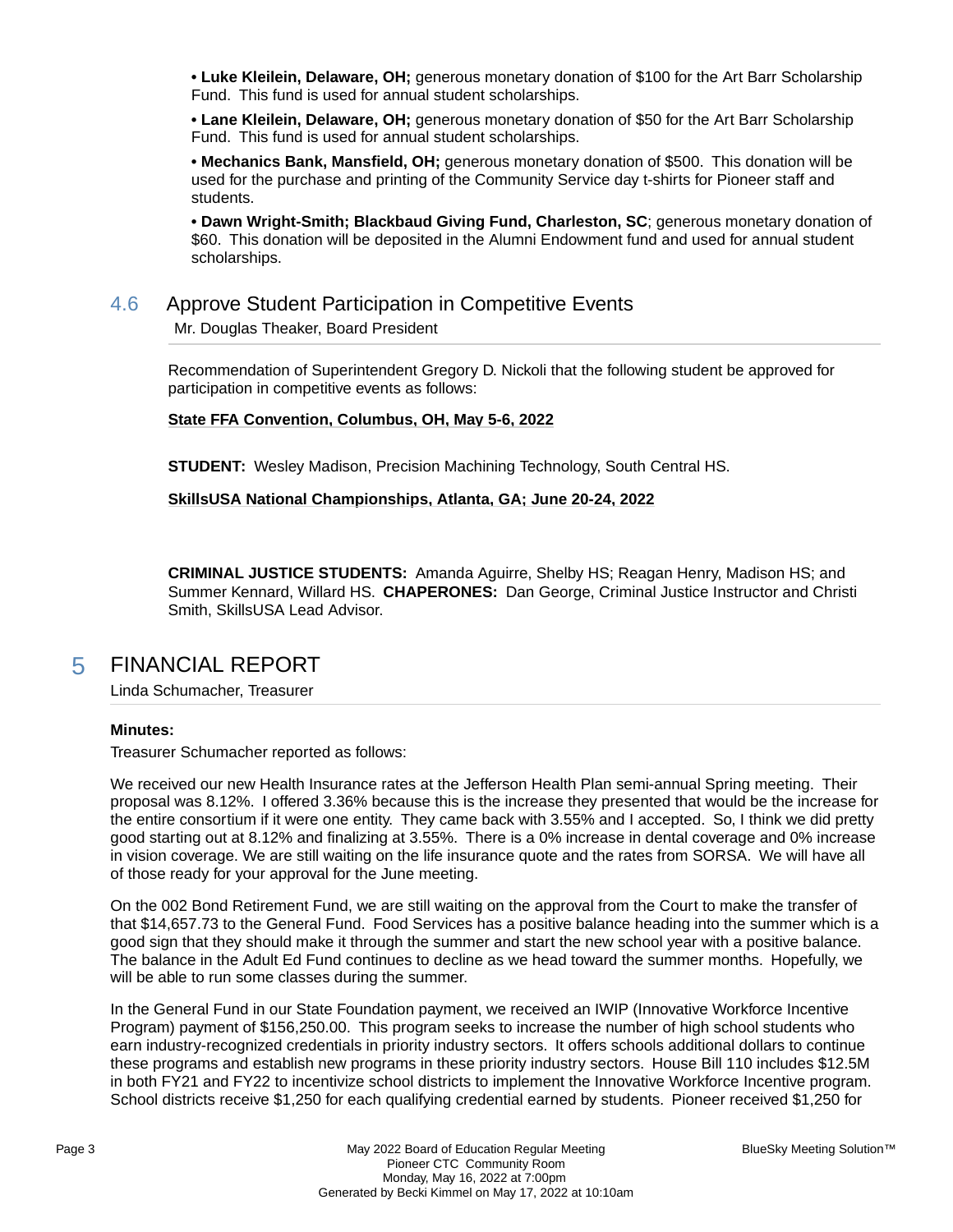AWS (Certified Welding Inspector), \$1,250 for Child Development Associate Credential (CDA), \$11,250 for Microsoft Technology Associate - Developer, \$10,000 for Microsoft Technology Associate – IT Infrastructure, \$100,000 for NCCER Core and \$32,500 for Programmable Logic Controllers Certification – Allen Bradley.

We are still waiting on the Homestead and rollback payments for Richland County and Ashland County.

#### Five-Year Forecast

We are filing this forecast during the recovery from the COVID-19 Pandemic. The effects of the pandemic continue to impact our economy as inflation during April hit a 40 year high. While the increased inflation impacting our district's costs are expected to continue in the short-term, we are still not sure whether this will continue over the next few years which could have a significant impact on our forecast.

I want to just point out a few line items that have changed significantly since the November forecast. Collections in PUPP taxes were down for this fiscal year by almost \$200,000. Until the Rover Pipeline appeal is settled, we don't know from one payment to the next what Rover is going to be paying or which payment they will be paying it in. The appeal was to be heard in May of 2022 and has now been postponed until August, 2022. We have also increased the Personnel line item and the Operating Transfers out. If you remember, we raised the Permanent Improvement transfer up to \$500,000.

I have a few quick slides to show you. This first one is just a graph showing the cash balance and spending. These graphs are all found in the notes to the Forecast. As you can probably imagine, this graph shows Expenditures increasing over the few years and our cash balance decreasing over the five years. We have modeled the Revenues flat-lined because of the uncertainty of the new funding formula. Should the legislature decide not to continue the phase in in the next biennial budget, we have to prepare for that.

The next slide shows the ending cash balance by year. It is recommended that we have no less than a 60-day balance, but with this cash balance forecast, we will have 240 true cash days in FY26. (Days we could operate at year-end if no additional revenues were received.)

Next, we have a chart showing the percentage of each revenue that makes up our total revenues. As you can see, the State of Ohio contributed 61% of our total revenues in FY22. Then in this next slide you can see the ration of Local vs. State revenues. This graph models the State revenues flat-lining and the Local revenues growing as valuations increase. At this point we are pretty much modeling PUPP tax at the rate of collection until Rover is settled. So, the increase in Local funding are due to valuation increases.

This graph shows, just like the revenue slide, the percentage for each of the expenditure categories. Our wages and benefits are about 84% which is the norm.

#### **Attachments:**

April 2022 Financial Report.pdf May 2022 Five-Year Forecast.pdf

### 6 RECOGNITION OF GUESTS

Gregory Nickoli, Superintendent

#### **Minutes:**

Recognized Dalton Deel and parents and Morrow County Sheriff, John Hinton.

### 7 EAP REPRESENTATIVE

Colton Penwell, EAP President

Stephen Raphael was present as EAP Representative

#### **Minutes:**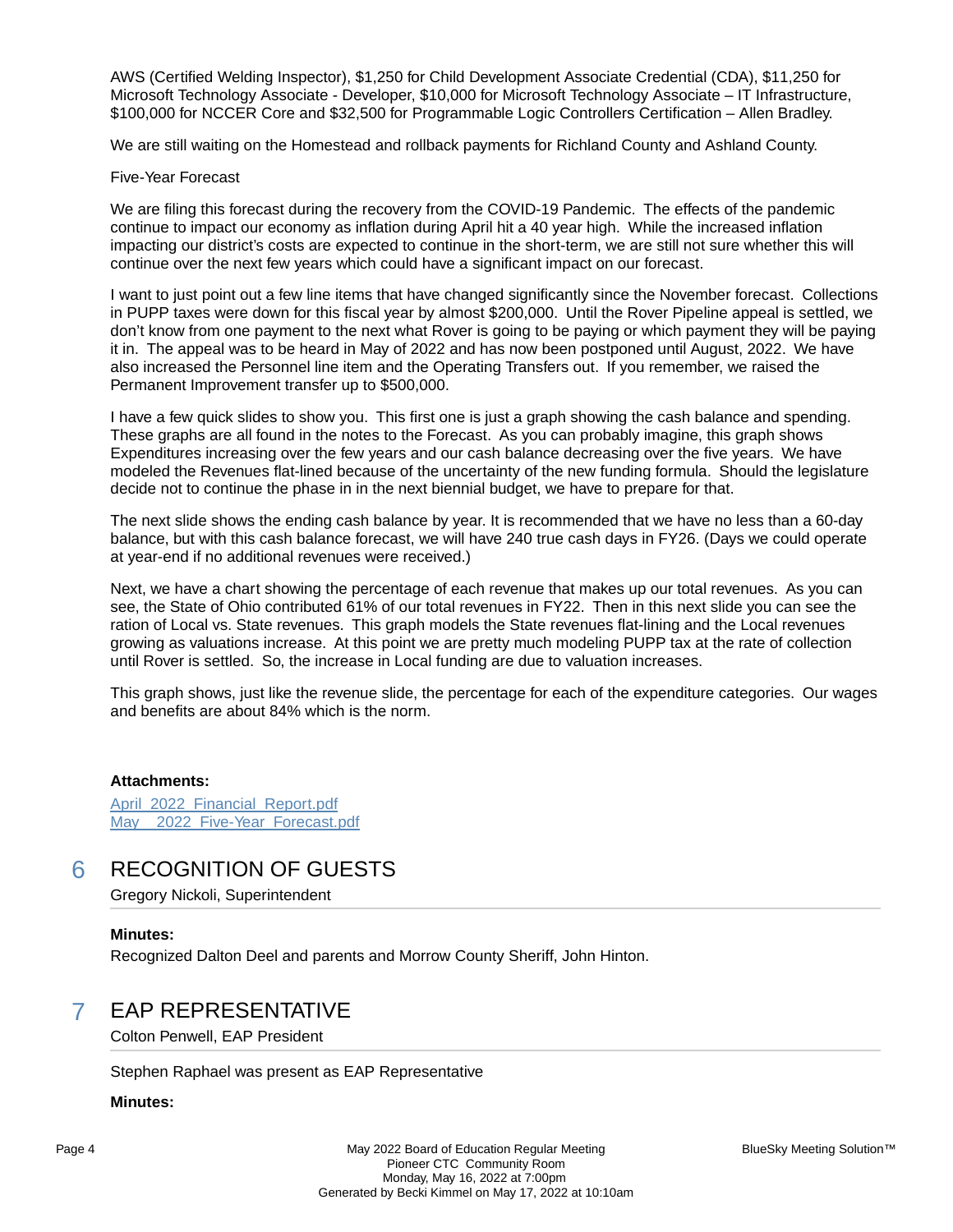Stephen Raphael attending.

### 8 PUBLIC INPUT

Gregory Nickoli, Superintendent

Board Policy Section 0164

### 9 CORRESPONDENCE

Gregory Nickoli, Superintendent

## 10 REPORT ON 2021-2022 BOARD GOALS

Clay Frye, Director of Operations

PCTC Board Report- April Board of Education Meeting

May 16, 2022

Student Excellence and Achievement

Educational Experiences for Success and Competitive Advantage for Students

Communication and Community Advocacy

Engagement and Opportunities in the Community

Safe, Healthy and Functional Facilities that are Fiscally Responsible

Senior Moments ceremonies were held on Friday, May 6th in the morning and afternoon. Approximately 245 students were honored in each ceremony. Guest speakers were Mr. Doug Theaker, Pioneer Board of Education President and Ken Chang, 2022 Byron H. Carmean award winner- both speakers did a fantastic job. Pioneer Color Guard and Performing Arts students participated in the Presentation of Colors and singing the Star Spangled Banner.

3 Students from Pioneer's Criminal Justice Program earned the Gold Medal at Ohio's SkillsUSA competition in Columbus. They will travel to Atlanta the last week of June to compete in the National SkillsUSA contest. Summer Kennard (Willard), Rehgan Henry (Madison) and Amadia Aquirre (Shelby) won the Crime Scene Investigation contest and will represent Pioneer.

Our New Student Orientation program took place on Wednesday, May 11th from 6:30pm – 8:00pm. Students were welcomed into their labs and learned about schedules, supplies, student fees and tours were available for students. We had a very large turnout for the program as most labs had over half of their incoming classes in attendance.

With support of local our local military recruitment offices, O'Reilly's Auto Parts and Hale's Harley-Davidson, Pioneer held our Student and Military Appreciation Day on Friday, May 13th.

The final day of school for students is May 26th and we will have a cookout for students served by Administrators.

Pioneer's End-of-the-Year Staff Breakfast Celebration will be May 27th in the Cafeteria. Breakfast will begin at 8:00am.

## 11 PRESENTATION

Jolene Young, Asst. Director, High School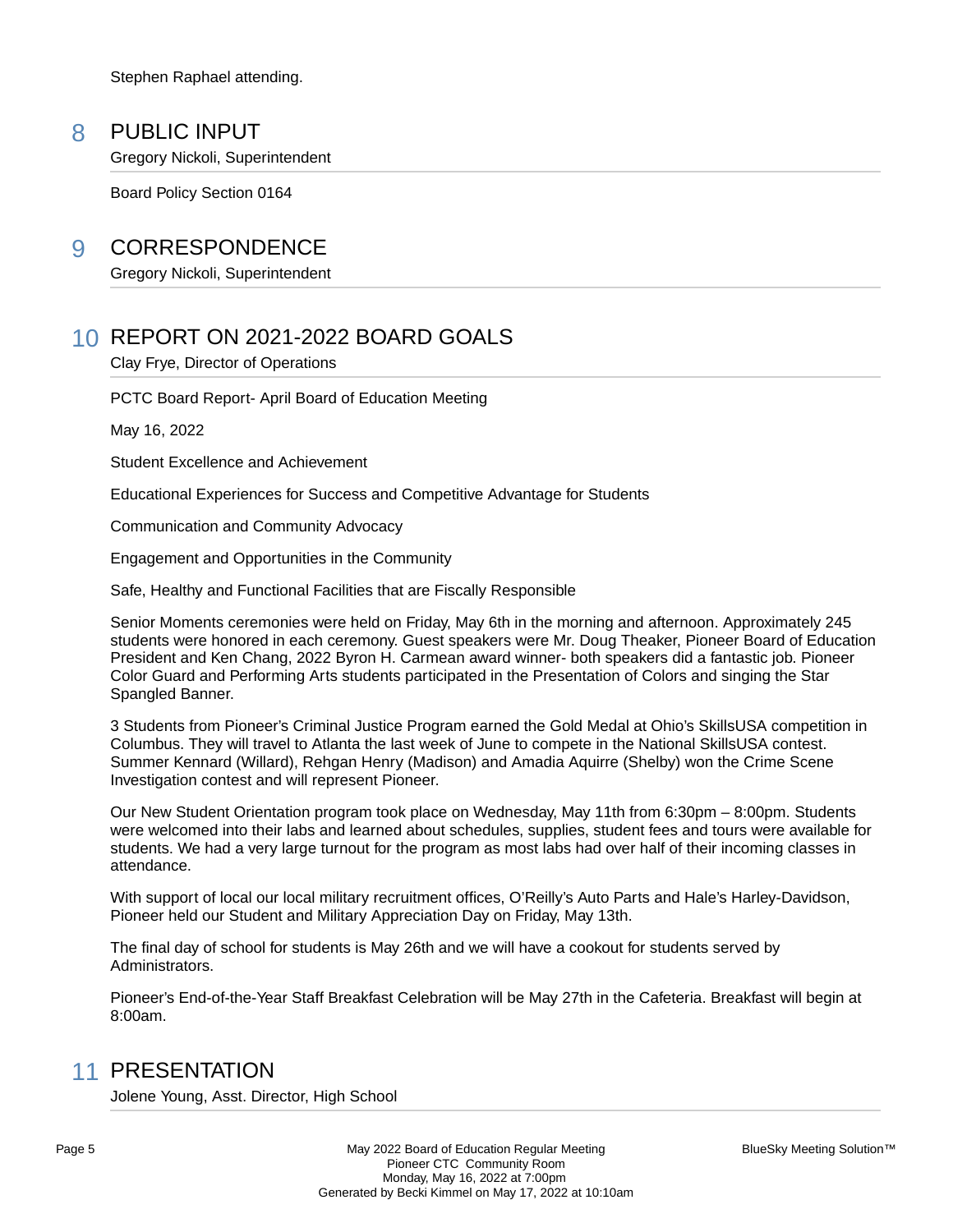Dalton Deel, Homeland Security, Madison HS Senior Student. Dalton is employed with Morrow County Jail.

## 12 STUDENT ACHIEVEMENT REPORT

Mrs. Mary Jean Theaker, Board Member

#### **Attachments:**

Scholarship.2022.pdf Student Achievement May 2022.pdf

## 13 LEGISLATIVE LIAISON REPORT

Mr. Mike Grady, Board Member

#### **Minutes:**

Mr. Grady informed the Board that the new State Superintendent is Steve Dackin, an ex-member of the Ohio State Board of Education. The State Board of Education voted 14-4 with one abstention in favor of approving Dackin.

The Legislature returned from Spring Break and is likely to resume Summer Break on June 8 and could possibly not return until after the November election.

## 14 SUPERINTENDENT'S REPORT

Gregory Nickoli, Superintendent

#### **Minutes:**

Superintendent Nickoli reported as follows:

It's so good to report that we continue to be "back to normal." This is a very busy time of the year with all the end-of-year responsibilities including partner school award assemblies and graduations. The Pioneer Awards Assembly was was held on April 27 and was a tremendous success. Our students were awarded well-over \$2 million in scholarships this year! It is so rewarding to see our students recognized for their excellent work!!

We will be doing the administrator year-end reviews in the next couple of weeks. Most Administrators have been evaluated this year using the Ohio Principal Evaluation System (OPES) that is similar to the Ohio Teacher Evaluation System (OTES). Our year-end administrator work session is scheduled for June 3, 2022 at Wynford High School. At that time, we will review our current school year progress, review our Strategic Plan initiatives, share relevant data and begin to plan for the 2022-2023 school year. Additionally, we will be scheduling our Board Goal Setting Meeting for August. Mr. Tom Applegate will once again be joining us on August 12<sup>th</sup> at a location to be determined. You will receive an invitation including the time, date, and location of the meeting and an Agenda of the activities for the day later in the Summer.

We are finalizing our preparations to resolve the dispute between the OFCC and Vaughn Industries related to Pioneer's HVAC system that was installed form 2009 to 2012 and replaced in 2018. Mike Grimwood, Jeff Payne, Linda Schumacher and I have been reviewing documents in an effort to share the difficulties that Pioneer experienced during the time between 2010 and 2018.

• May 20 – Preschool Graduation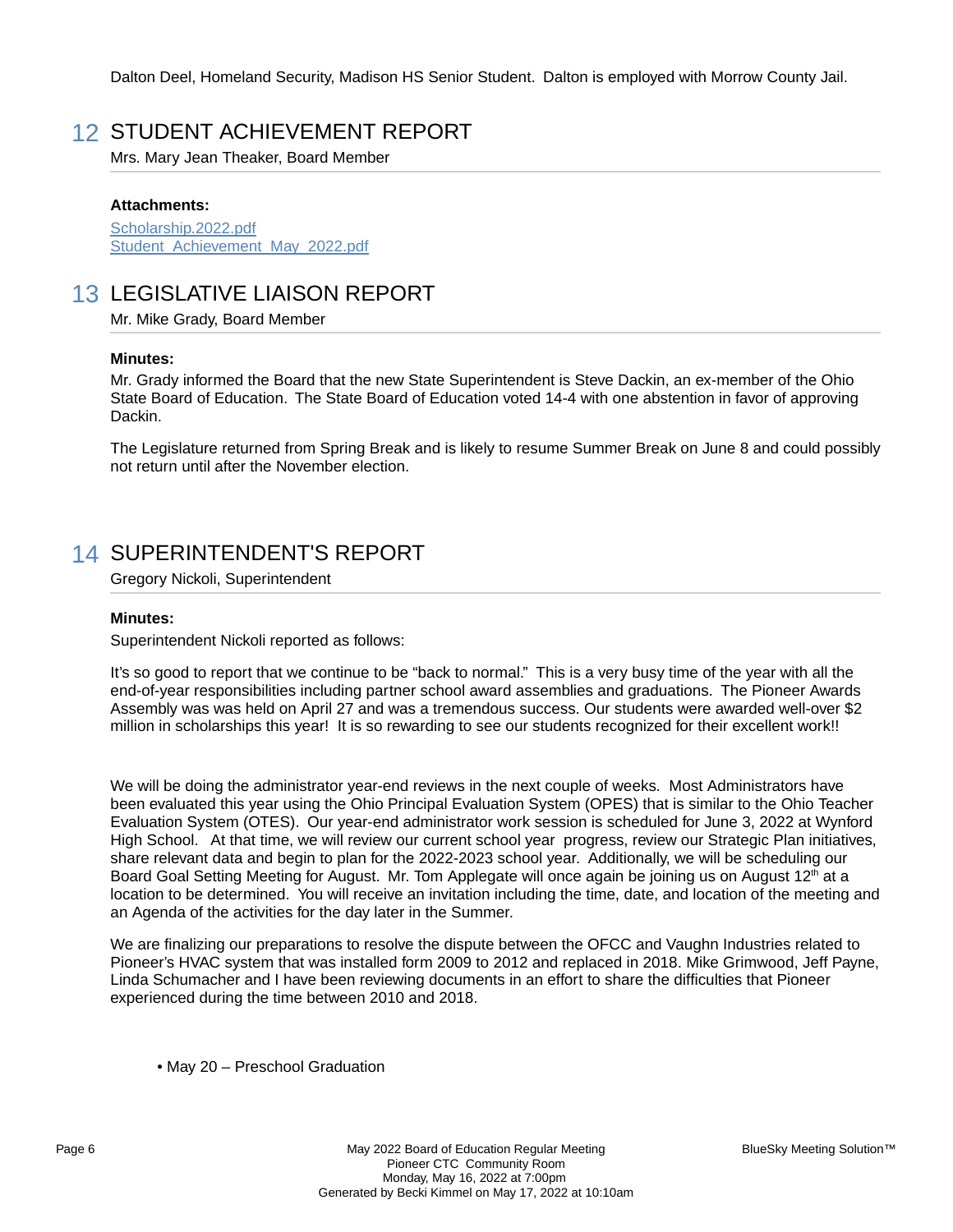• May 26 – Last Day for Students

• May 26 – Adult Education Graduation

• May 27 – End-of-Year Breakfast / Teacher Work Day

• May 31 – June 3 – Staff Committee Work Days

• June 3 – Administrative End-of-Year Meeting

• Week of June 6 – Summer Hours Begin (Continues for 8 weeks)

With regret, I am recommending that you accept the resignations of Bobbi Eggeman and Alllison Schuster. Bobbi has accepted a position at Medina County Career Center which is significantly closer to her home east of Wooster and Ally has accepted a position as a Project SEARCH Instructor at OhioHealth-Marion.

I am excited to recommend the employment of several individuals.

Emma Jenkins, as a Math Instructor. Emma comes to us from Ashland University by way of room East 110 at Pioneer. She did her student-teaching with us this Spring and did a tremendous job. We are very excited to have her join the staff as a full-time instructor.

Tasha Lisle as a School Counselor. Tasha comes to us from the Colonel Crawford Local Schools where she has several years of experience. She also comes highly recommended by Mr. Martin, Colonel Crawford's Superintendent and will be a tremendous advocate for our students.

Amy Lohr as our Medical Technologies Instructor. Amy comes to us from Avita Health Systems and North Central State College where she has served as the Clinical Nursing Instructor for several years. We are excited to have someone with her background and expertise join our Career-Technical Staff.

Amanda Snipes, as an Intervention Specialist. Amanda comes to us from the Marion City Schools where she has been an outstanding teacher of students with disabilities. We are also thrilled to have Amanda join the staff at Pioneer.

We will very likely have 2 or 3 more vacancies as folks are working to move closer to home or into administrative positions.

All other personnel items are common for this time year.

#### **Attachments:**

May\_2022\_Supt.\_Report.pdf